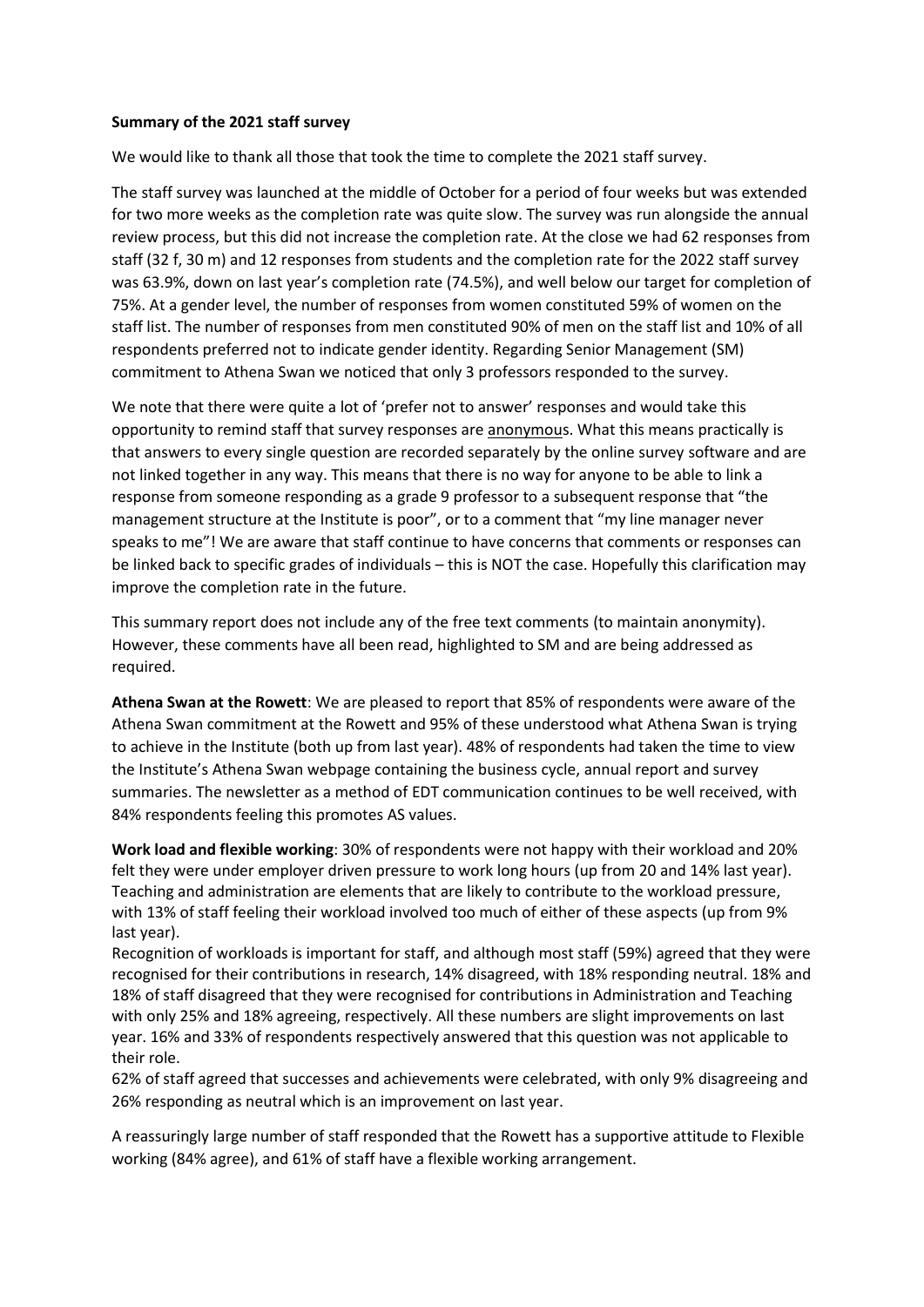**Communications to and from Management:** In every staff survey, communication always appears to be received variably and this survey was no different. 46% of staff feel that communication from management is always effective, 43% only sometimes and 10% never. Similarly, communication between staff and management with 41% feeling that it is effective, 39% sometimes and 13% not at all.

84% of staff agreed that meetings during the COVID pandemic been held regularly, using an appropriate forum, and at times that make it possible to attend. 80% of respondents were aware that the Rowett has family support advisors, but no feedback/comments were received on this subject.

**Annual review process:** Only 77% of respondents had a review in last 12 months, a further 11% in the last 24 months. All respondents (7%) who had never had an annual review had all started work less than 12 months ago. Career progression was usefully discussed by 54% of respondents but not by 25% and workload was usefully discussed by 75% and not by 11%.

**Promotions**: 54% said promotion and how this works was usefully discussed (within Annual Review) and 25% said not. Opportunities for staff development, including mentoring were usefully discussed in annual review by 61% of staff and not by 25%. The number of staff with an understanding of the promotion process has increased since the Introduction of a seminar on this, with only 10% of staff stating they require training although 8% of staff disagreed that they understood the process. 75% of staff were aware of both promotion pathways but 21% were unaware that there were two pathways (regrading for technical staff). Still only 20% of staff agreed that the promotion process was transparent and the large number of comments on this will be considered and fed onto HR. 75% of staff have not applied for promotion in the past 5years and linemanager training on promotion opportunities for their staff is built into the new AS action plan. The perceived barriers to promotion were lack of confidence and lack of support (20 and 16% of respondents) and again will be passed onto HR where appropriate. Feedback on promotions applications was received by 15% of respondents, but only 3% found it of some use. This has been fed back to the university senior management who are currently reviewing the promotions procedures.

**Equality and Diversity:** Reassuringly the vast majority (67%) of respondents felt there were no gender differences within the Rowett for promotion or career development (81%), or in access to lab or office space (90%) and administrative support (90%). 91% of people thought that the University promotes a positive culture in relation to Equality and Diversity, with no one disagreeing. This was also true within the Rowett although a slightly reduced number agreed (81%) and 7% had a neutral view (the same as with respect to the University). Although no one disagreed that the University promoted a positive culture, within the Rowett 5% did.

9% of staff felt they had a disability or health challenges. Of those there was an equal feeling of being supported and not (40% in each category).

39% of respondents have daily caring responsibilities, for children or parents. Although most people decided that these responsibilities could be managed alongside their work, 8% commented that they were sometimes or often difficult to manage. These responsibilities obviously changed with the onset of COVID and children being at home for long periods. Although the enforced onset of home working has been appreciated by many, others found it isolating.